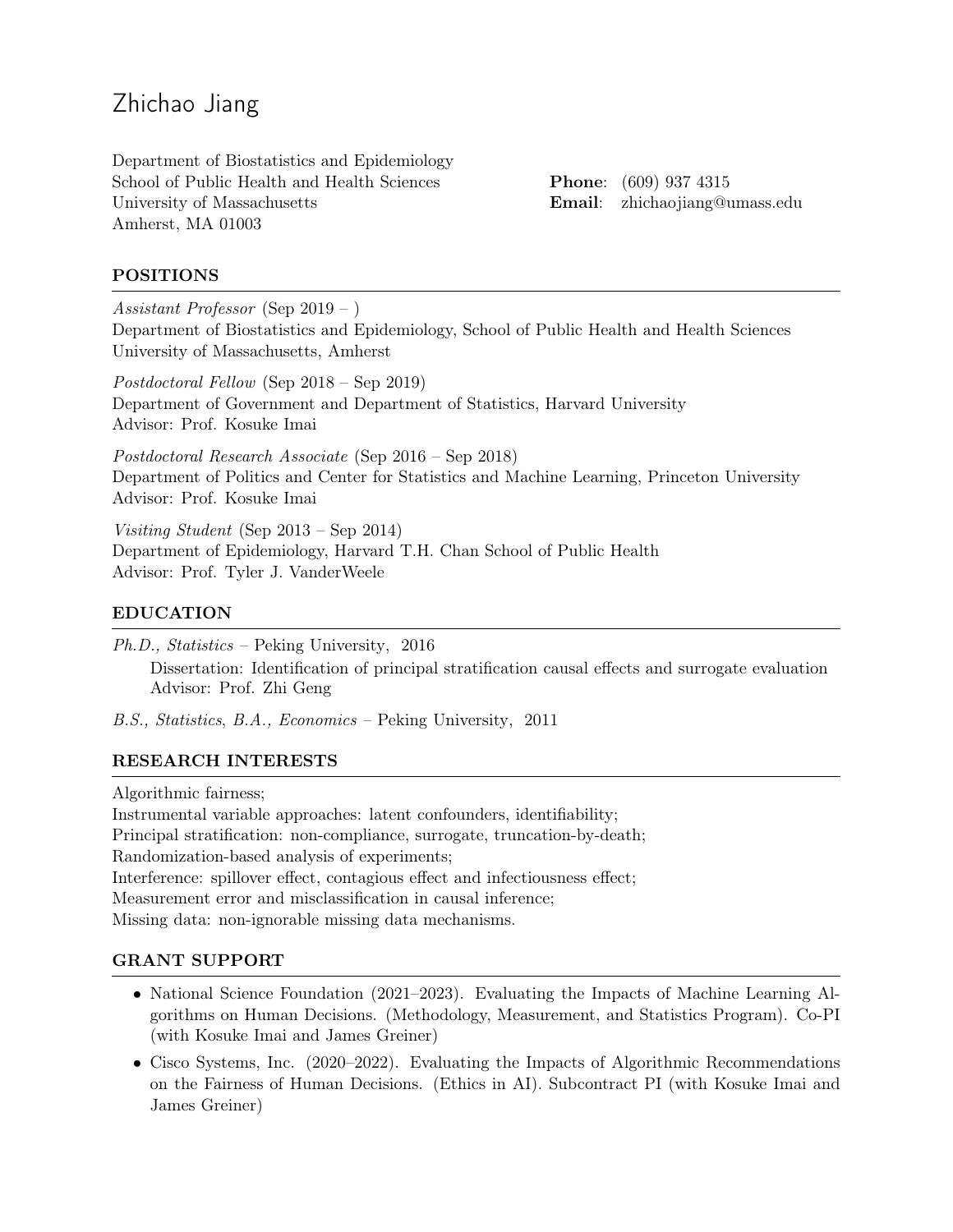• UMass Interdisciplinary Faculty Research Awards (2020-2022). Intelligent 3D Optical Coherence Tomography for Assessment of Transplant Organ Viability. Co-PI (with Yu Chen and Xian Du)

# PUBLICATIONS

∗ Corresponding authorship

# Preprints

- Imai, K. and **Jiang, Z.** [Principal Fairness for Human and Algorithmic Decision-Making.](https://arxiv.org/abs/2005.10400) Under review at Statistical Science.
- Jiang, Z.<sup>∗</sup> , Chen, S. and Ding, P. An Instrumental Variable Method for Point Processes: Generalized Wald Estimation Based on Deconvolution. Submitted to Biometrika.
- Jiang, Z. and Imai, K. [Statistical Inference and Power Analysis for Direct and Spillover Effects](https://arxiv.org/abs/2011.07677) [in Two-Stage Randomized Experiments.](https://arxiv.org/abs/2011.07677) Technical report available at https: //arxiv.org/ [abs/ 2109. 11679](https://arxiv.org/abs/2109.11679)
- Ben-Michael, E., Greiner, J. Imai, K. and Jiang, Z. [Safe Policy Learning Through Ex](https://arxiv.org/abs/2109.11679)[trapolation: Application to Pre-Trial Risk Assessment.](https://arxiv.org/abs/2109.11679) Technical report available at [https:](https://arxiv.org/abs/2011.07677) [// arxiv. org/ abs/ 2011. 07677](https://arxiv.org/abs/2011.07677) .

## Refereed Journal Articles

- 20. Jiang, Z., Yang, S. and Ding, P. (accepted). [Multiply Robust Estimation of Causal Effects](https://arxiv.org/abs/2012.01615) [Under Principal Ignorability.](https://arxiv.org/abs/2012.01615) *Journal of the Royal Statistical Society: Series B (Statistical*) Methodology).
- 19. Imai, K., Jiang, Z., Greiner, J., Halen, R. and Shin, S. (accepted). [Experimental Evaluation of](https://arxiv.org/abs/2012.02845) [Algorithm-Assisted Human Decision-Making: Application to Pretrial Public Safety Assessment](https://arxiv.org/abs/2012.02845) [\(With Discussion\).](https://arxiv.org/abs/2012.02845) Journal of the Royal Statistical Society: Series A (Statistics in Society).
- 18. Jiang, Z. and Ding, P. (2021). [Identification of Causal Effects Within Principal Strata Using](https://arxiv.org/abs/2008.02703) [Auxiliary Variables.](https://arxiv.org/abs/2008.02703) Statistical Science, 36, 493–508.
- 17. Imai, K., Jiang, Z.<sup>\*</sup> and Malani, A. (2021). [Causal inference with interference and noncompli](https://www.tandfonline.com/doi/abs/10.1080/01621459.2020.1775612?casa_token=8W7f9JMPaAMAAAAA:fHv5MgiiD9nVZ-41UKh9cEf7IxaD0_EQDT7hB-sV4NxGlS5hRd25U5hR3619ZxqLOPW4UhaJu_qIWQ)[ance in the two-stage randomized experiments.](https://www.tandfonline.com/doi/abs/10.1080/01621459.2020.1775612?casa_token=8W7f9JMPaAMAAAAA:fHv5MgiiD9nVZ-41UKh9cEf7IxaD0_EQDT7hB-sV4NxGlS5hRd25U5hR3619ZxqLOPW4UhaJu_qIWQ) Journal of the American Statistical Association, 116, 632–644.
- 16. Jiang, Z. and Ding, P. (2020). [Measurement errors in the binary instrumental variable model.](https://academic.oup.com/biomet/article/107/1/238/5637447?login=true) Biometrika, 107, 238–245.
- 15. Imai, K. and Jiang, Z.\* (2020). [Identification and sensitivity analysis of contagion effects](https://rss.onlinelibrary.wiley.com/doi/abs/10.1111/rssa.12528?af=R&casa_token=Dp4qPRIckvoAAAAA:8eHxc_18I8tkxild-Bsd83mKZr3inKXw4ezAeYzUwcCUlvECCRdKSgQErjCB8Fkwi_KsW5tG5_DUqWD0) [with randomized placebo-controlled trials.](https://rss.onlinelibrary.wiley.com/doi/abs/10.1111/rssa.12528?af=R&casa_token=Dp4qPRIckvoAAAAA:8eHxc_18I8tkxild-Bsd83mKZr3inKXw4ezAeYzUwcCUlvECCRdKSgQErjCB8Fkwi_KsW5tG5_DUqWD0) Journal of the Royal Statistical Society: Series A (Statistics in Society), 183, 1637–1657.
- 14. Imai, K. and Jiang, Z. (2019). [Comment: The Challenges of Multiple Causes.](https://www.tandfonline.com/doi/full/10.1080/01621459.2019.1689137) Journal of the American Statistical Association, 114, 1605–1610.
- 13. Jiang, Z. and VanderWeele, T. J. (2019). [Causal mediation analysis in the presence of a](https://www.degruyter.com/document/doi/10.1515/em-2016-0006/html) [misclassified binary exposure.](https://www.degruyter.com/document/doi/10.1515/em-2016-0006/html) Epidemiologic Methods.
- 12. Imai, K., and Jiang, Z.\* (2018). [A sensitivity analysis for missing outcomes due to truncation](https://www.ncbi.nlm.nih.gov/pubmed/29707818)[by-death under the matched-pairs design.](https://www.ncbi.nlm.nih.gov/pubmed/29707818) Statistics in Medicine, 37, 2907–2922.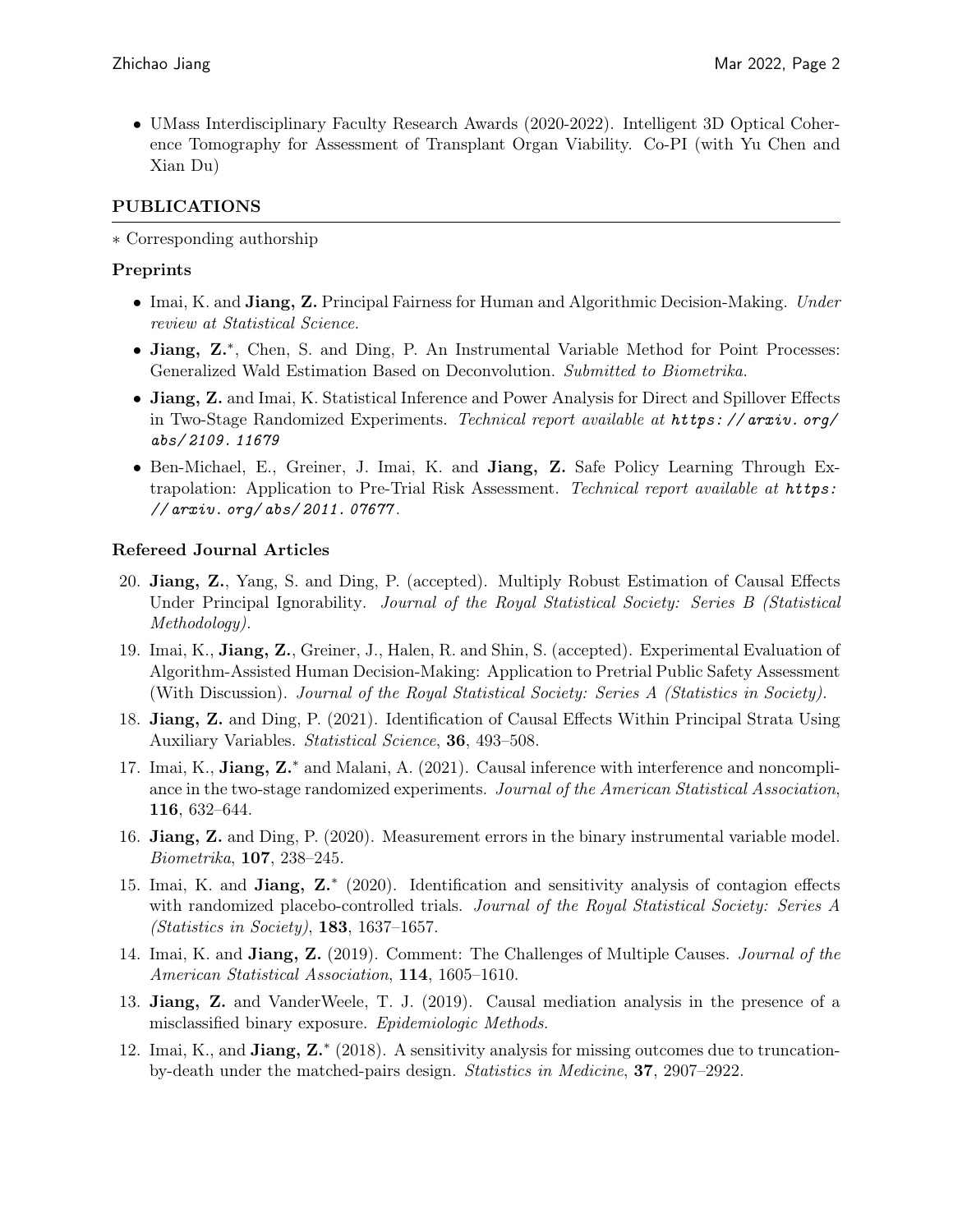- 11. Jiang, Z. and Ding, P. (2018). [Using missing types to improve partial identification with](https://projecteuclid.org/euclid.aoas/1536652976) [application to a study of HIV prevalence in Malawi.](https://projecteuclid.org/euclid.aoas/1536652976) Annals of Applied Statistics,  $12$ ,  $1831-$ 1852.
- 10. Li, W., Jiang, Z., Geng, Z. and Zhou, XH. (2018). [Identification of causal effects in the](https://www.ncbi.nlm.nih.gov/pubmed/29532942) [presence of measurement error and latent confounding.](https://www.ncbi.nlm.nih.gov/pubmed/29532942) Biometrical Journal, 60, 498–515.
- 9. Jiang, Z. and Ding, P. (2017). [The Directions of Selection Bias.](https://www.sciencedirect.com/science/article/pii/S0167715217300445) Statistics and Probability Letters, 125, 104–109.
- 8. **Jiang, Z.**, Ding, P.  $(2016)$ . [Robust modeling using non-elliptically contoured multivariate](https://www.sciencedirect.com/science/article/pii/S0378375815301026) t [distributions.](https://www.sciencedirect.com/science/article/pii/S0378375815301026) Journal of Statistical Planning and Inference, 177, 50–63.
- 7. Jiang, Z., Ding, P. and Geng, Z. (2016). [Principal causal effect identification and surrogate](https://rss.onlinelibrary.wiley.com/doi/full/10.1111/rssb.12135) [endpoint evaluation by multiple trials.](https://rss.onlinelibrary.wiley.com/doi/full/10.1111/rssb.12135) Journal of the Royal Statistical Society: Series B (Statistical Methodology), 78, 829–848.
- 6. Jiang, Z. and VanderWeele, T. J. (2015). [When is the difference method conservative for](https://academic.oup.com/aje/article/182/2/105/94961) [mediation? \(With discussion\).](https://academic.oup.com/aje/article/182/2/105/94961) American Journal of Epidemiology, 182, 105–108.
- 5. Jiang, Z. and VanderWeele, T. J. (2015). Bounds or sensitivity analysis? Which to prefer for mediation? (Rejoinder to discussion). American Journal of Epidemiology, 182, 115–117.
- 4. Jiang, Z., Ding, P. and Geng, Z. (2015). [Qualitative evaluation of associations by the transi](https://www.jstor.org/stable/24721221?seq=1#page_scan_tab_contents)[tivity of the association signs.](https://www.jstor.org/stable/24721221?seq=1#page_scan_tab_contents) *Statistica Sinica*, **25**, 1065–1079.
- 3. Jiang, Z. and VanderWeele, T. J. (2015). [Causal mediation analysis in the presence of a](https://journals.lww.com/epidem/Fulltext/2015/01000/Causal_Mediation_Analysis_in_the_Presence_of_a.27.aspx) [mismeasured outcome.](https://journals.lww.com/epidem/Fulltext/2015/01000/Causal_Mediation_Analysis_in_the_Presence_of_a.27.aspx) Epidemiology, 26, e8–e9.
- 2. Jiang, Z., VanderWeele T. J. (2015). [Additive interaction in the presence of a mismeasured](https://www.ncbi.nlm.nih.gov/pmc/articles/PMC4334828/) [outcome.](https://www.ncbi.nlm.nih.gov/pmc/articles/PMC4334828/) American Journal of Epidemiology, 181, 81–82.
- 1. Jiang, Z., Chiba, Y. and VanderWeele, T. J. (2014). [Monotone confounding, monotone](https://www.ncbi.nlm.nih.gov/pubmed/25574455/) [treatment selection, and monotone treatment response.](https://www.ncbi.nlm.nih.gov/pubmed/25574455/) Journal of Causal Inference, 2, 1–12.

## INVITED PRESENTATIONS

• Statistical Inference and Power Analysis for Direct and Spillover Effects in Two-Stage Randomized Experiments

Joint Statistical Meetings, virtual conference, invited, Aug 2021

• Experimental Evaluation of Computer-Assisted Human Decision Making Pacific Causal Inference Conference, virtual conference, Sep 2020 ICSA Applied Statistics Symposium, virtual conference, Sep 2021 Department of Statistics, University of Illinois Urbana-Champaign, Nov 2021 Department of Biostatistics, Peking University, Nov 2021 IMS Workshop: Causal Inference with Big Data, virtual, Dec 2021 Southwestern University of Finance and Economics, March 2022 School of Mathematical Sciences, Xiamen University, April 2022 BIRS workshop, May 2022

• Causal Inference with Interference and Noncompliance in the Two-Stage Randomized Experiments

Applied Statistics Workshop, Harvard University, Nov 2018 Joint Statistical Meetings, Vancouver, Canada, Aug 2018 Peking University, Beijing, China, Jul 2018 Atlantic Causal Inference Conference, Pittsburgh, PA, May 2018